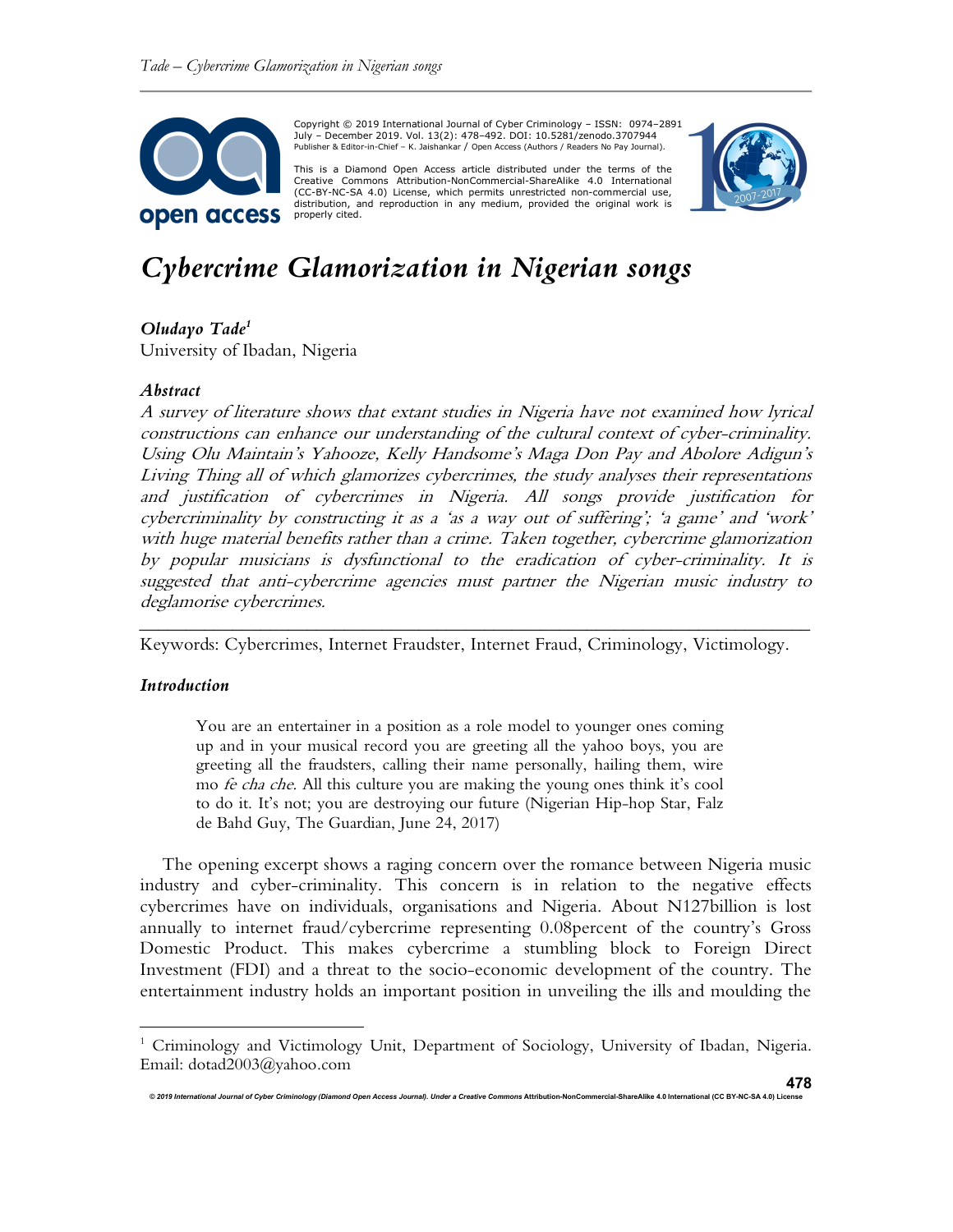

behaviours of its followers in line with what is heard, and/or seen. Nigerian musicians, (in particular the hip-hop genre) enjoy patronage across political, social and economic sectors of the society. Their followership, which undoubtedly tilts in favour of the youths, makes the consumption of their musical lyrics by the same population and the adoption of artistes as role models easy. During the 2015 and 2019 Nigerian General elections, artistes were engaged for political campaigns to reach the largely youthful electorates. It follows therefore that musicians possess the power to mirror society and shape social realities through their lyrical constructions. Viewed as models, consumers of such songs are more likely to see portrayals such as glorification of cybercrimes as desirable and something worth striving for. In other words, lyrical constructions could provide music consumers with the deviant alternatives to making money. This paper explains the glamorization of cybercrimes in select Nigerian songs. Three songs were purposively selected for this purpose based on lyrical centrality to the issue under investigation. I purposively selected Yahooze by Olu Maintain which was released on October 27, 2007. Till date, yahooze (https://www.youtube.com/watch?v=0MW7kcZnaiA) has over 3.1million viewership on YouTube. Inspite of its cybercrime glamorization lyrics, it won two awards in 2008<sup>2</sup>. Maga Don Pay (https://www.youtube.com/watch?v=Z0N\_eFUUslM) by Orji Kelechi (Kelly Handsome, 2008) celebrates the success of internet fraud while Abolore Adigun's  $(a.k.a$  9ce, 2016) *Living Things* with over 4.7million (https://www.youtube.com/watch?v=hBRaNVEsft8) viewership on YouTube is the third song analysed. These songs were selected owing to their bare lyrical embrace of cybercrime and visual dramatization of its endorsement. This study adds to knowledge by showing how hip hop musicians through their lyrical constructs, glamorise, portray and justify cybercrimes.

# Review of Related Literature

From its birthing, hip-hop (HH) songs have often been associated with anti-criminal justice system postures with its characteristic lyrics which tend to show a relationship between it and deviance, crime, aggression and unpalatable representations of women (Steinmertz & Henderson, 2012; Bogers & Looserman, 2010). Similarly, videos of hiphop songs have influenced youth behavior in accepting violence, aggression and harmful gender typecasts (Bogt et.al., 2010; Jackson, Jackson & Gatto, 1995). HH is a medium deployed in communicating common values and entrenched interests, agitations, aspirations from the singer to the communities of consumers nationally and internationally (Steinmertz & Henderson, 2012). Thus, HH is a valued medium to communicate life goals and aspirations cherished and embraced by the singer to the mass of consumers. And since the consumers are likely to pattern their lifestyle along the lines suggested by the hip-hop artiste, they are likely to be influenced. While studies have examined how hiphop music could be used to understand the hip-hop views of criminal justice system, HH songs are also used to project the embraced values of the singer and associated norms of the target audiences (Tonry, 2011; Steinmertz & Henderson, 2012). This is because the

<sup>&</sup>lt;sup>2</sup> Yahooze won The Hottest Single of the Year Award and The Headies Song of the Year award in 2008. The artiste sang the song and brought Collin Powell to the stage when he performed the song.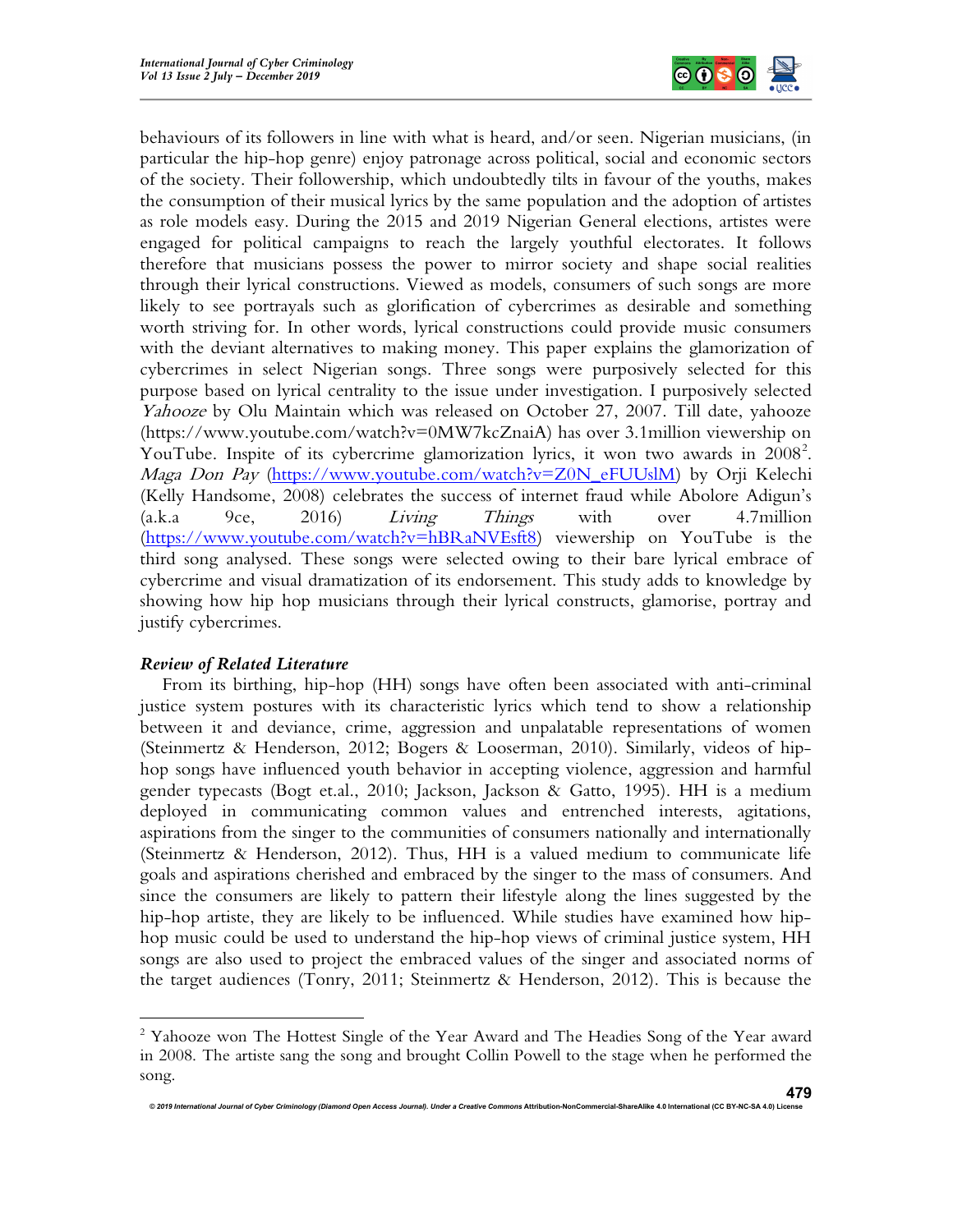perceptions of the singers and understanding of the society constitute critical sources of songs composed and released.

Conversely, Mahiri and Conor (2003) found negative outcomes after youths are exposed to hip-hop songs. By this, there is inconclusive firm affirmation of causal link between hip-hop and crime, violence and criminality. Mahiri and Conor (2003) showed how youths deployed their agency in analyzing and processing relayed songs and videos and consequently extracting the positive portions rather than negative messages portrayed. By researching cybercrimes' glamorization in select hip-hop songs in Nigeria, I ask: how do these hip-hop songs portray cybercrimes? I argue that the representation of cybercrimes in the selected songs project the desirability of cybercrimes to the fans as 'business transaction' involving the deployment of mental wit to dispossess the "Other".

Cyber-crime is a major problem in Nigeria. In 2009 Nigeria was listed as third out of the top ten cyber-crime hot spots in the world (National White Collar Crime Centre and the Federal Bureau of Investigation, 2010). Cybercrimes are defined as: "Offences that are committed against individuals or groups of individuals with a criminal motive to intentionally harm the reputation of the victim or cause physical or mental harm to the victim directly or indirectly, using modern telecommunication networks such as Internet and mobile phones" (Halder & Jaishankar, 2011). Essentially, Cyber-crime is carried out with the aid of a computer system (Hassan, Lass & Makinde, 2012). The description of Internet fraud provided by Tade and Aliyu (2011) summarily categorizes the act as one of the numerous types of Cyber-crime. The Australian Federal Police defined the term 'internet fraud' as referring to any type of fraud scheme that uses email, web sites, chat rooms or message boards to present fraudulent solicitations to prospective victims, to conduct fraudulent transactions or to transmit the proceeds of fraud to financial institutions or to others connected with the scheme.

In the pre-Internet era, 419 or advance fee fraud was popular form of fraud in Nigeria (Falola & Heaton, 2008), with some critics suggesting that the era of military regimes facilitated the activities of '419ers' due to the boom of corruption amid the wealth that oil brought. The number"419" made reference to section 419 of the Nigerian Penal Code, dating from colonial times and later complemented by the "Advance fee fraud and other related offences decree" in 1995 ("decree 13"). Smith (2007) noted that while 419 schemes originally were done through letters; the Babangida administration (1985-1993) and the rise of telephone-based "business centers" caused a soaring in the activities of these criminals, which had notoriously grown so large that even General Sani Abacha's closing down of all business centers did not seem to affect it. The advent of the Internet in the country in the years following led to a new phase of the criminal act, one that is punishable under Section 1(3) of the Advance Fee Fraud and other Fraud Related Offences Act 2006 (Tade & Aliyu, 2011).

Adeniran (2008) and Tade (2019) argue that the advent of the internet technology in Nigeria is the single biggest factor responsible for this modernization of fraud. Hassan, Lass and Makinde (2012) however highlight a number of reasons for the rise of the phenomenon in Nigeria stating that such factors include urbanization, unemployment, quest for wealth, weak Implementation of Cyber Crime Laws and inadequate equipped law enforcement agencies. One factor deemed responsible for increasing crime rates is the hip-hop culture which is due to its influence on young people, and the increased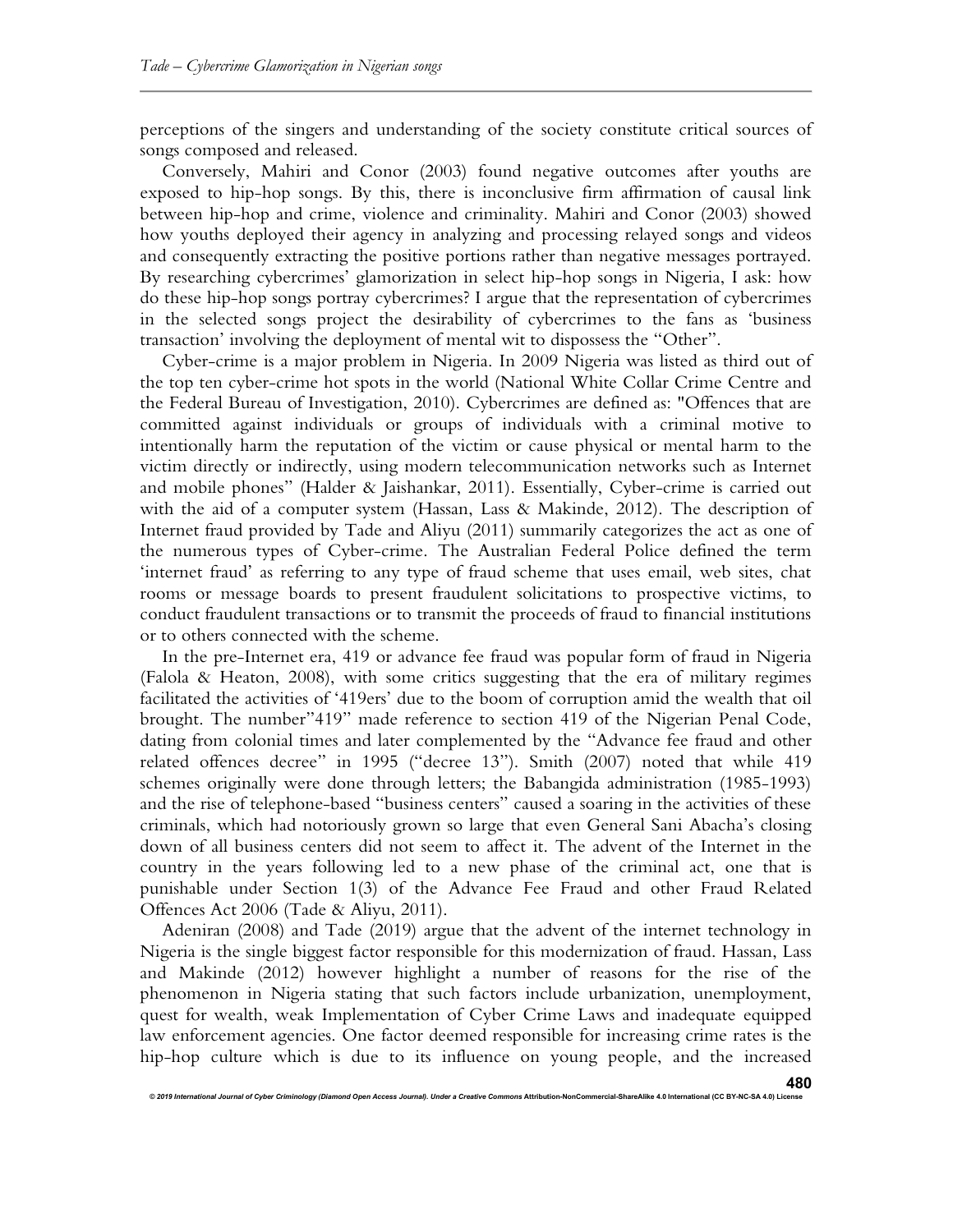

provision of negative role models. O'Neill (2002) pointed out that a member of the "So Solid Crew" who at the time were role models for many youths had been sentenced for possession of a firearm. Caesar (2007) alleged that in 2006 at the British Society of Magazine Editors, David Cameron had asked a radio station of the BBC if it realized that certain aired songs encouraged unlawful use of weapons. Hallsworth and Silverstone (2009) however sought to suggest without empirical evidence that an individual's style and music bears no influence on the criminal activities they engage in.

Miranda and Claes (2004) observed that a significant relationship existed between rap music and deviant behavior in a study that looked into the relationship between preference of rap genres and self-reported deviant acts such as violence, theft, gang involvement, and drug use. Kubrin (2005) through a content analysis studied American rap songs, and the effect they had on American adolescents. Both studies pointed out that youths influenced by the music they listened to, joined deviant groups in order to acquire status and a social identity.

Tade and Aliyu (2011) in the same vein observed that yahoo-boys in Nigeria enjoy 'big boy' status; as well as social recognition among friends, and other members of the society. They also noted that the flamboyant lifestyles of these Internet fraudsters entice others to desire to belong to the clique. More recent works have investigated cybercrimes from the cause, effects, spiritual, victimisation, the offenders and narratives of the agencies at the Economic and Financial Crimes Commission (EFCC) (Lazarus, 2019; Leukefelt & Holt, 2019; Lazarus & Okolorie, 2019; Tade, 2019) but did not probe music as a sub-culture with potentiality of deepening cybercriminality.

Scholars have noted that music performs both functional and dysfunctional roles; it could be used, for instance as a marker of spaces (territoriality). In his study, Attali (1985) argues that through repetition music can be used to silence those opposed to it. This is because it has three strategic symbolic powers; music to forget, music to believe and the music to silence. The music to believe is crucial for our analysis because of the lyrical dimension of select-songs. Tatum (2010) noted that popular music has been associated with negative influence on adolescent youths. Studies on such lyrics have shown that it causes youth to display anti-social behaviours (Ballard & Coates, 1995; Dyson, 1998). This is because people will select, listen and associate with music which is central to their shared values and lifestyle preferences (Shammas & Sandberg, 2016). According to Binder (1993) censorship of music such as rap was due to its perceived effect on 1), the notion that it corrupts the youths, 2); protection of the youths and the 3); dangerous to the society. It is suggestive of the nature of the music from the perspectives of the society, law and morals that songs which glamorize cybercrimes are morally debasing.

Conversely, scholars such as Taylor and Taylor (2005) note that music could help reduce the activities of criminals and the rise of crime. In fact, Taylor et.al (2005) pointed out that early hip hop helped in the reduction of gang violence by replacing it with dance and graffiti battles. Diamond, et al (2006) further emphasized the importance of promoting positive youth development and learning through music which could help young people develop their phonemic awareness, vocabulary, writing and fluency. On the flip side however, studies have not examined how lyrical constructions could evocatively influence and shape adoptive behaviours of what is portrayed. This observed research lacuna is what this paper fills by analysing some selected Nigeria hip-hop songs with clear lyrical focus on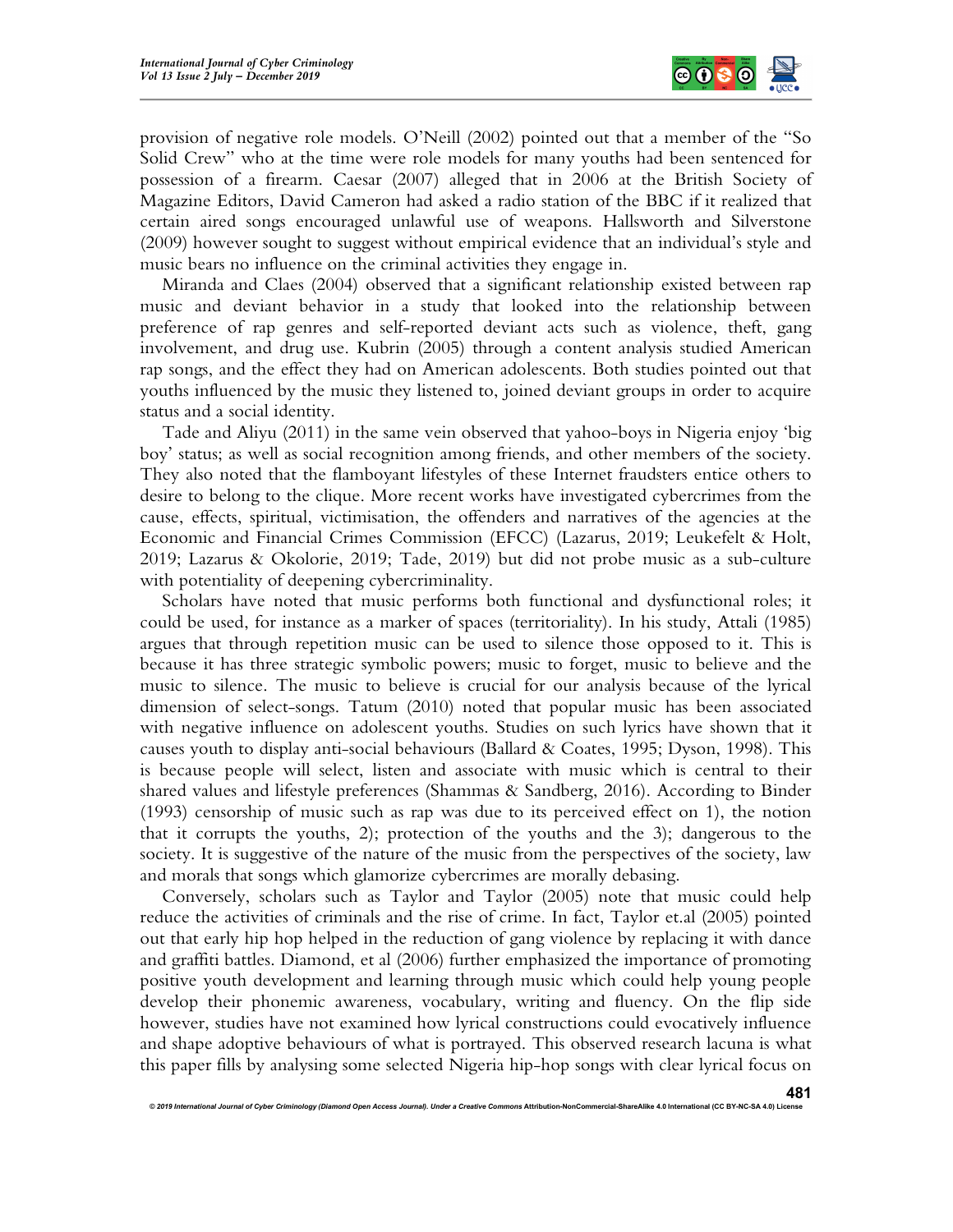cybercrimes. In doing this, I content analyse how Nigerian HH lyrics portray internet fraud and their justifications of it.

#### Social Construction of Cybercrime

Social constructionism has its roots traced from Alfred Schutz's sociological phenomenology (1932/1967) which underscores how everyday human experiences shape social construction of reality to Berger and Luckman's (1966) social construction of reality which stressed that humans lose sight of the role they play in the social construction of reality as well as their ability to change the world. This is because "social reality has no independent existence outside the human mind" (Henry 2009: 269). From this deportment, the central argument of Social constructionism is that humans create social reality and that the reality so created is both a function of power and privileges and individual positions of power and authority within a society. As Quinney (1970, pp. 15– 16) asserts:

Crime is a definition of human conduct created by authorized agents in a politically organized society. . . . [It describes] behaviors that conflict with the interests of the segments of society that have the power to shape public policy.

Agreeing with Quinney, Henry (2009) asserts that crime is a behaviour that is defined by individual with power and authority as offensive and that the perpetrators must be punished. Their construction is based on their values, interests and general norms and values of the society. One of the Social Constructionists, Lemert (1967) noted that deviance and crime is a social construction because of its labelling and the amplification of the consequences. In order words, people are cybercriminals by societal reactions and vice versa. Those in positions of power and influence have jointly made laws which prescribe Internet fraud/cybercrimes as criminal and the offenders liable to punishment under the Nigeria Cybercrime Act of 2015. But since the position each individual occupies within the social world are not the same, we are not likely to see the same thing the same way. This makes way for those who construct their involvement in this state negatively sanctioned behaviour 'cybercrime' as 'workers'. As a product of this universe therefore, musicians participate in co-creation of reality and behavioural endorsement and their consequent portrayal of cybercrime as a way of life as contra-distinction from State position. This binary in social construction of reality, in this case, cyber-criminality affirms that individuals do not belong to the same moral community. In this sense, morality in terms of cybercrime construction is subjective. While asserting that there is no real objective construction of social reality, the process of social reality involves the utilisation of values and beliefs of a number of significant people (Legislature, Executive and Judiciary) who have power to shape public policies in labelling behaviours that are normal and those that are harmful for the survival of the society. The danger in this construction as Henry (2009) observes is that a particular behaviour as criminal may embolden adopters of such behaviours into career criminals through the process of identity transformation.

Thus as interacting beings, humans interpret the world in which they live in. They believe that when individuals define situations as real, they are real in their consequences. Realities can therefore be constructed by different groups, individuals and institutions. If

© 2019 International Journal of Cyber Criminology (Diamond Open Access Journal). Under a Creative Comn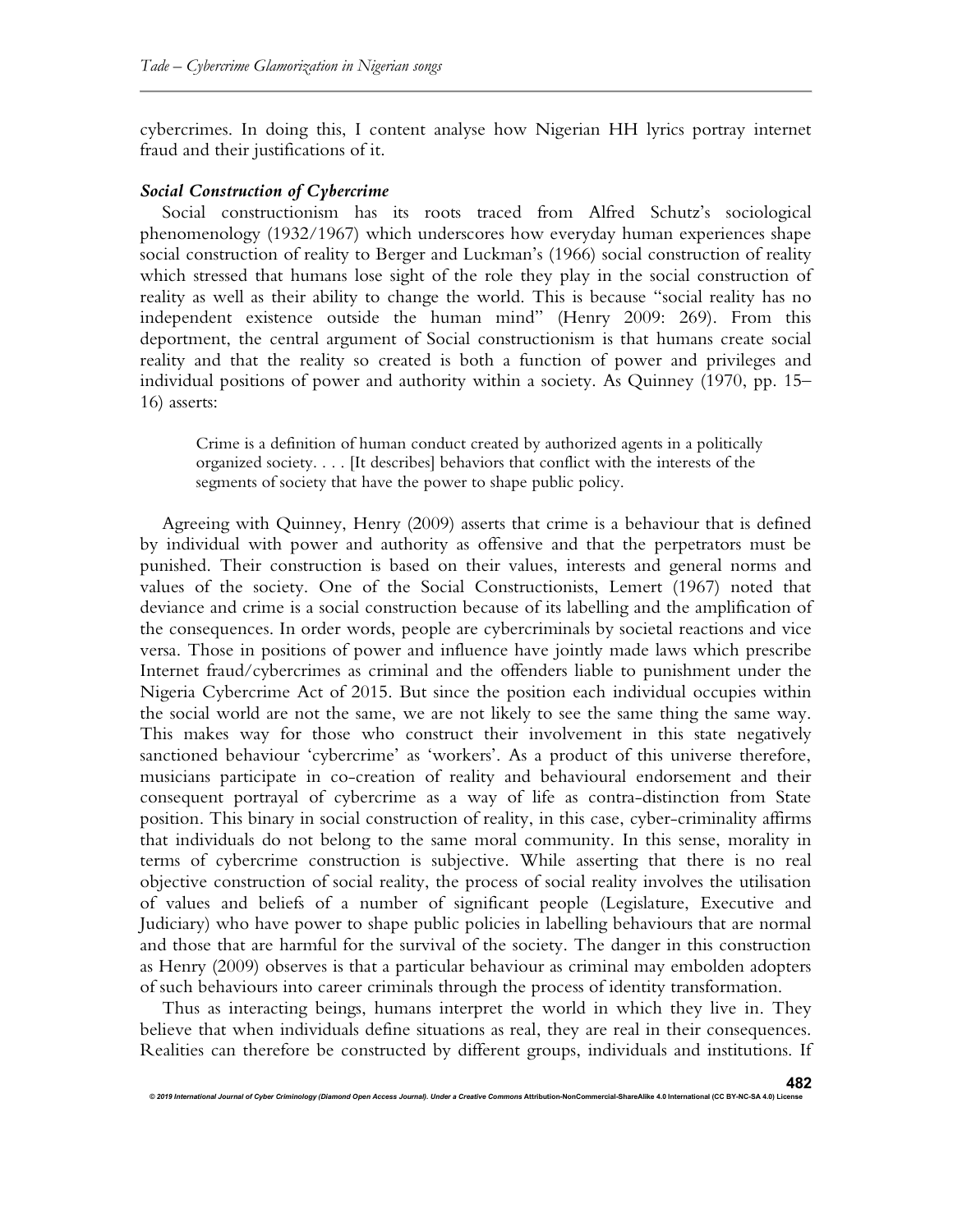

for instance, cybercrime has been defined as criminal and harmful by the constitution of Nigeria, the musical constructions of cybercrime as harmless and work with bountiful gains is also based on their shared values with the group. Such construction can therefore be best appreciated from the context of construction as product value endorsement by a group of individuals. This goes to support the opinion of Henry (2009: 269) who states that "we create the realities that shape our social world and are impacted by the actions of those who put energy into sustaining them as realities, we are also capable of changing our role in their construction." To him, crime is what "we can collectively construct and deconstruct with a less harmful reality". In this paper therefore, the analysed 'yahoo songs' are viewed as co-creators of social reality in cybercriminality not only by their lyrical embrace of it but in terms of their denunciation of state constructed reality around the same behaviour.

# **Methods**

Exploratory design was employed for this study. Qualitative tool of data collection and analysis was equally employed to explore the social construction of cybercrimes in selected songs. By employing exploratory design, this study generates new insights into how the purposively selected hip-hop songs embraced cybercrimes through their lyrical constructs. To select the three songs of all the songs which glamorise cybercrimes in the hip-hop industry, I purposively selected two songs which could be categorised as pioneer songs on cybercrime. These are Yahooze by Olu Maintain (2007) and Maga don pay by Kelly Hansome (2008). While these two could be considered pioneers songs there are a number of songs which are contemporary variants. This is where Living things (2016) by Abolore Adigun also known as 9ice was selected as the third. To extract data from the sampled songs, I procured the video of the songs, watched the videos of each songs for upward of 15 times to understand how lyrical constructs are conveyed in visual formats. This greatly helped in understanding the interpretation of the lyrics from the eyes of the musicians. Subsequently, the lyrics were transcribed. One, analysis was done around how cybercriminals were constructed as "workers", 'hustlers', 'brainy', 'living things' among others. Second, I paid attention to the materiality of cybercrimes which the musicians constructed as a fruitful venture. In what follows, I present findings of my analysis.

## Findings

# 1. Olu Maintain: Yahooze

Olu Maintain's classic hit labeled Yahoozee has over three million views on youtube and won multiple awards in 2008. *Yahoozee* provides success story of cybercrimes in that it does not only tell listeners/viewers how busy the routines of a typical cybercriminal is, but also, it portrays cybercriminals as those who are involved in serious life hustle and people who deserve to enjoy the benefit of their 'hard earned money' through public show of success.

The song's video opens with Olumide dressed in a typical cowboy outfit with exotic Hummer Jeeps lined up behind him. Using Hummer Jeep as portrayal of success was contextual in Nigeria at the time the song was released. The lyrics unveiled the spending routine of a typical cybercriminal after a successful defrauding called 'hammer'. In terms of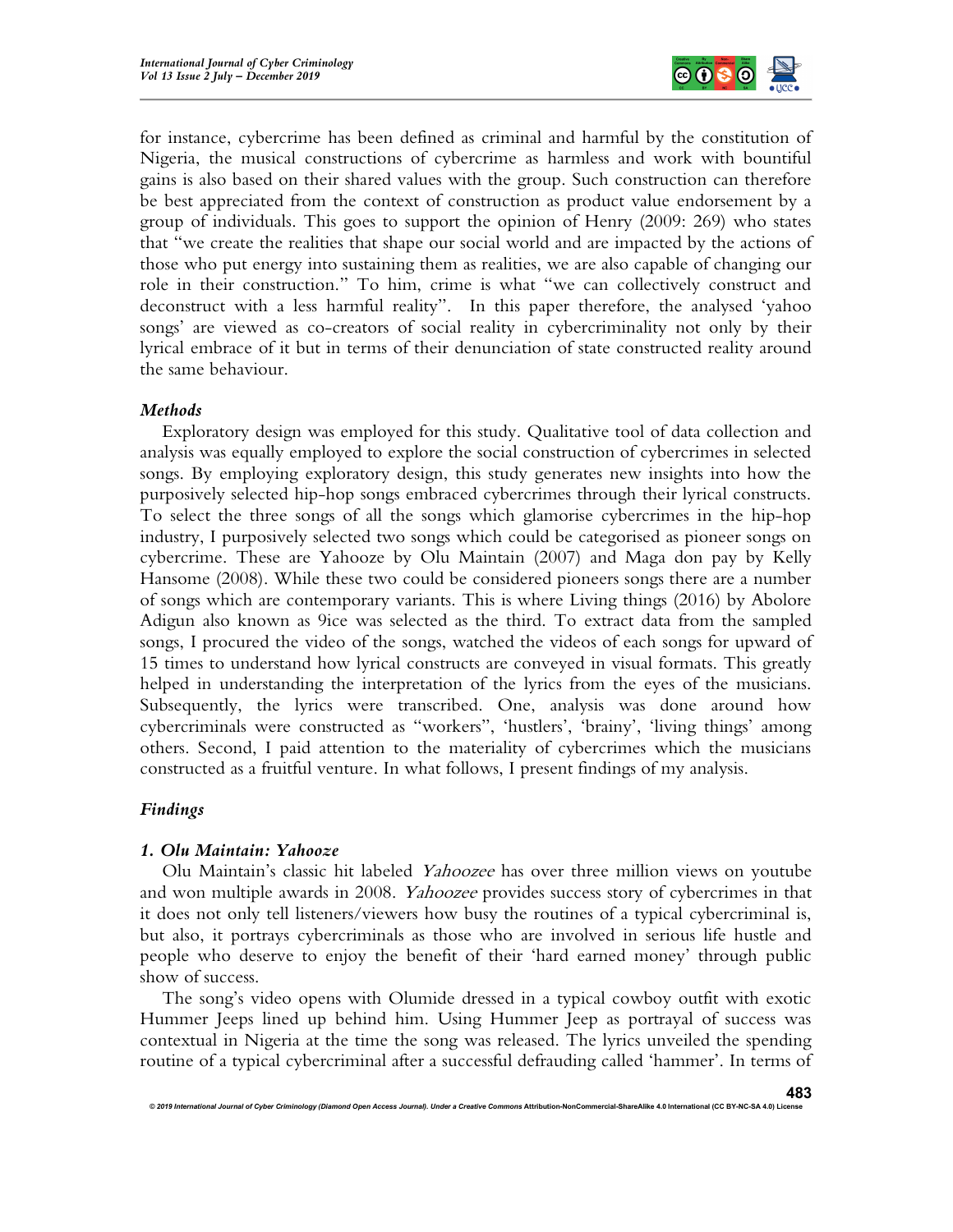what the proceeds of cybercrimes are used for, the song listed the purchase of car (Hummer Jeep in particular), clubbing to drink champagnes, Hennesy, Moets, and womanizing. This post-defrauding expenditure wish-list is unfolded in the following lines:

> If I hammer, first thing na hummer, 1 million dollars, Elo lo ma je ti n ba se si Naira (How much will 1 million dollars be when converted to the Nigerian naira?). Monday, Tuesday, Wednesday, Thursday, Boys dey hustle. Friday, Saturday, Sunday, Gbogbo aye. Champagne, Hennessy, Moet For everybody; Ewo awon omoge (Look at the ladies), dem dey (they) shake their body (Olu Maintain/Yahoozee/2007)

The construction justifies the spending of the cybercriminals on these luxury items. It portrays cybercriminals as hard working guys who 'work' during weekdays and only have time for socials on weekends. Yahooze characterises cybercriminals as using four of the seven days in a week to surf the Internet in order to ensure that victims fall to their duping strategies. Clubbing is a class thing and mostly patronized by youths. At the club successful defrauding is celebrated. Since yahooboys (Lazarus, 2019; Tade & Aliyu, 2011; Tade, 2013) have groups, success in fraud is not celebrated in private but through public show and associative spending. Success to cybercriminals is not covertly but overtly celebrated through partying with different yahoo groups or cliques trying to outshine one another. Through this process of outclassing one another, cybercrimes become a thriving business.

Due to the loss of value of the Nigerian Naira, victims are targeted from countries where hard currencies have value and US dollar and Pound<sup>3</sup> Sterling can be earned. In Yahooze, listeners (viewers) are invited to imagine what duping people of one million dollars can become when converted into Nigerian Naira. It follows therefore that the agency of desire is activated in youths through Yahooze as a veritable engagement for reaping huge financial and material benefits.

A typical club scene was shown where the singer and his group of friends popped expensive champagnes, with women dancing to the admiration of cybercriminals who displays Pound sterling and Dollar rather than Naira:

(Owo n be lapo mi o (there is money in my pocket), Dide ko ba mi jo (stand up and dance with me. I have dollars and pound sterling here, stand up and dance with me).

© 2019 International Journal of Cyber Criminology (Diamond Open Access Journal). Under a Creative Commons Attribution-NonCommercial-ShareAlike 4.0 Intern

<sup>&</sup>lt;sup>3</sup> Pound sterling was dubbed as Mama Charlie in the songs. This is talking about the image of Queen Elizabeth on Pounds Sterling.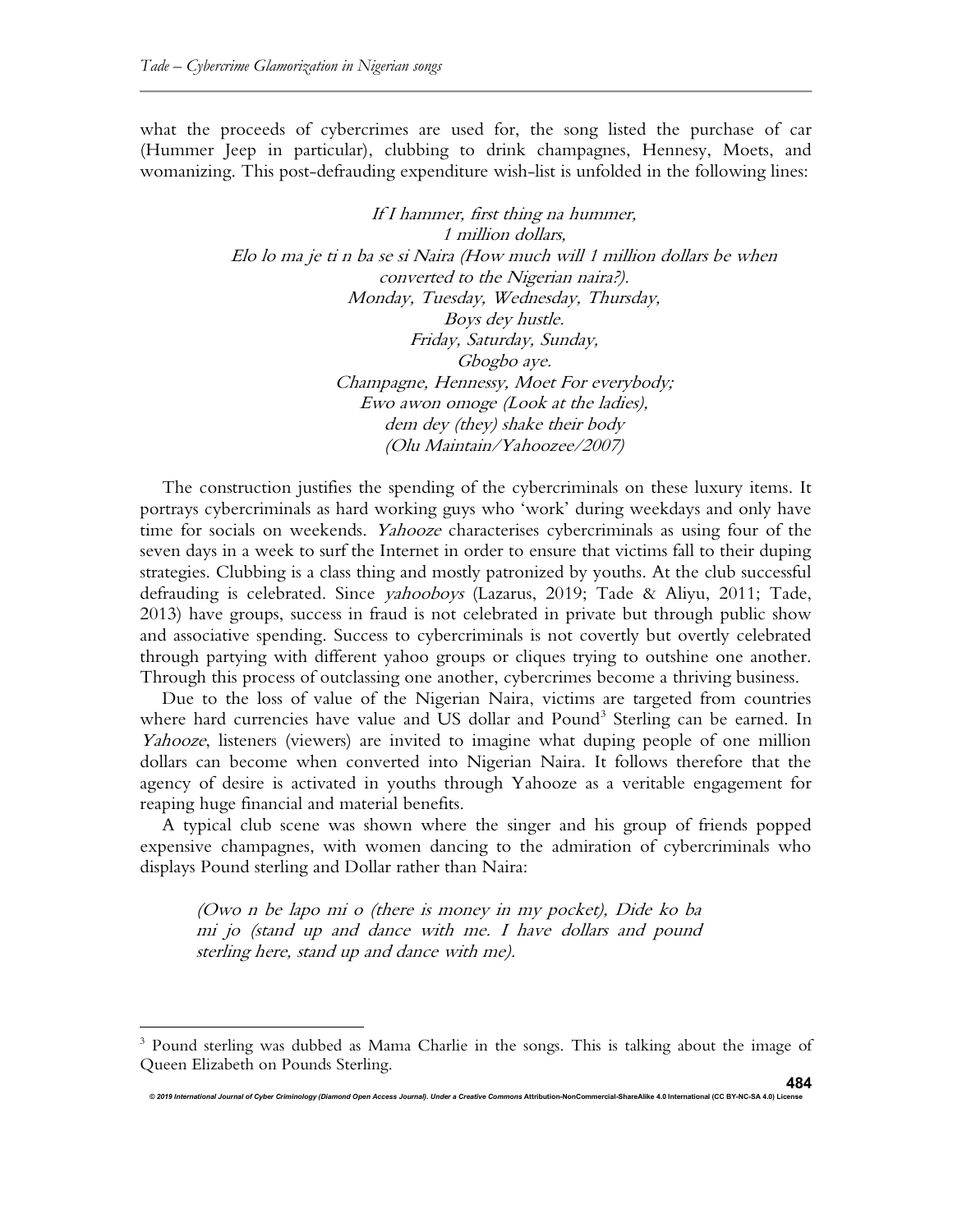

It shows that the possession of foreign currencies elevate people into a class and accord them respect in the society. The commanding power of possessing dollars and Pound Sterling is edified but all these are achievable through Yahoozee! Further to this, viewers are shown what transformation of 'hitting-it-big' through cybercrime can make possible. Among these is being able to afford international travel to any country of choice. This is important in Nigeria where the desire and craving for overseas travel has increased geometrically. Making money through cybercrimes is therefore presented as an option to achieve international travel aspirations. This is what is implied with this line:

> London la mule si (we live in London), America la ti pawo (we make money in America) to ba wunmi mo le gba Tokyo lo (if I like I can go to Tokyo), To ba wunmi ma lo Jamaica o (If I like I can fly to Jamaica) O le tun wunmi ki n ni mo fe lo Germany o Ki n ni mo fe lo ojo meji pere (I may also say I want to go to Germany to spend two days) Owo lo n soro o (This is the power of having money) (Olu Maintain/Yahoozee/2007)

Yahooze lyrics embed in it different categorization of human beings and how their life goals limit what they can achieve and who they can be and what they command. Infusing the worldview of the Yoruba of southwest Nigeria into the song, Olu Maintain identified individuals who came to the world only to 'work'. Since their goal is to work and nothing more, they will be more interested in working and have little or nothing to show in terms of wealth. According to the Yoruba maxim, ise ko lowo, alubarika loju (working does not necessarily translate to money, it is blessing that is most important). By implication, a worker may not be able to meet life desires because there is limit to what earned monthly salaries can do. This is why blessing is stressed as important because an individual who is blessed blossoms than the one that is not. Secondly, there are human beings who are in the world for socials. They pursue this vigorously either by finding money to actualize this or by associating with people of influence who can make things happen in their life. This is why parties are usually organised by cybercriminals to accommodate friends who come to drink and enjoy with them. The last category of human being is those that come to the world to "collect money" (wa gbowo). This is very instructive as wa gbowo (collect money) is different from wa sise koolowo (come to work in order to make money). The former character aptly fits the cybercriminal who cons people of their monies while the latter is a person who makes money by working legitimately. At the extreme are those who come to the world to drink; the drunkard.

> Awon kan waye wa sise. Awon kan waye wa jaye Awon kan waye wa gbowo. Awon sere. Awon kan waye wa saye. Awon kan waye wa sayo oh. Yahooze!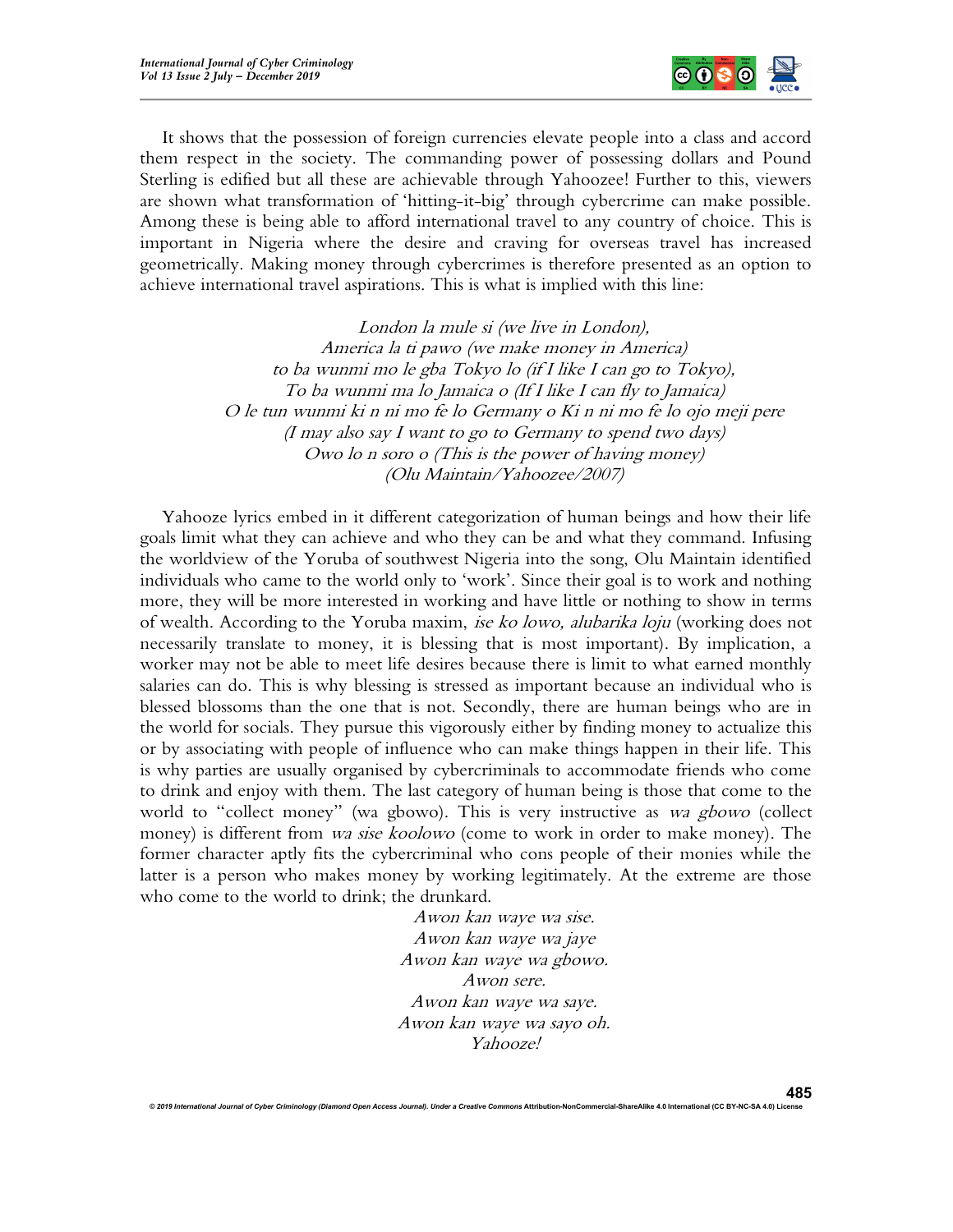Some people came to the world to work, Some people came to the world to enjoy life, Some people came to the world to collect money, Some people came to the world to play, Some people come to the world for sociability, Some people come to the world to drink (become drunkards). Yahoozee! (OluMaintain/Yahoozee/2007)

By including lyrical constructs in the song, Olu Maintain presents to his fans options to pick from but ended up suggesting yahoozee as the best option. Even though he mentioned those who came to the world to play, he however, would consider them a wasted sojourner to the world while those who came to the world to collect money rank highest.

# 2. Kelly Handsome (2008)- Maga don Pay

Kelly Handsome's Maga Don Pay is one song that infuses the worldview of cybercriminals' characterization of their victims as Maga. A Maga is typically the person (being) duped. In a media interview, Kelly handsome conceives Maga as an acronym of Man and God Always (MAGA) (The Guardian, June 24, 2017). To him, "God will use man to bless you, so that man is your maga" (pp.27)<sup>4</sup>. Like Yahoozee, Maga Don Pay glamorizes cybercrimes and invokes the supreme-being (God) in celebrating cybercrime success. What does God have to do with this?. In Maga don Pay, Kelly Handsome presents us with the lyrical constructs that depicts the Nigeria church setting. In most churches, and to underscore the presence and power of God, a testimony session is allocated enough time in a program. Here, testifiers come out to narrate what the Lord has done for them and they typically invite the congregation to praise God which is usually followed by thunderous Halleluyah response. As a product of the society, Maga don pay embellishes this practice in testifying to the viewers and listeners a success story of defrauding and invites them to shout Halleluyah! This shows the instrumentalisation of religion in everyday social relations. In The Visa God: Would-be migrants and the Instrumentalisation of religion, Obadare and Adebanwi (2010) depict how intending Nigerian migrants invoke religion in seeking Visa. They argue that such instrumentalisation of religion in Visa-seeking behaviour makes would-be migrants hang their fate in God.

Variously describing the defrauded as Maga and at other time as Mugun, Kelly Handsome underscores cybercrimes as a success story.

Too much money, the problem now is how to spend it. Plenty dollar straight to Aboki to change it. I don suffer, everyday and night, our boys dey for system. Now I don hammer.

.<br>1919 Journal of Cyber Criminology (Diamond Open Access Journal). Under a Creative Commons Attribution-NonCommercial-ShareAlike 4.0 International (

<sup>4</sup> Hip Hop singers with controversial lyrics have been several times called to question by the Nigerian society to defend or explain the intendment of the song and or unveil the underlining meaning in it. It shows how despite their seeming receptive nature, the critical public plays the role of reviewer for proper socialisation.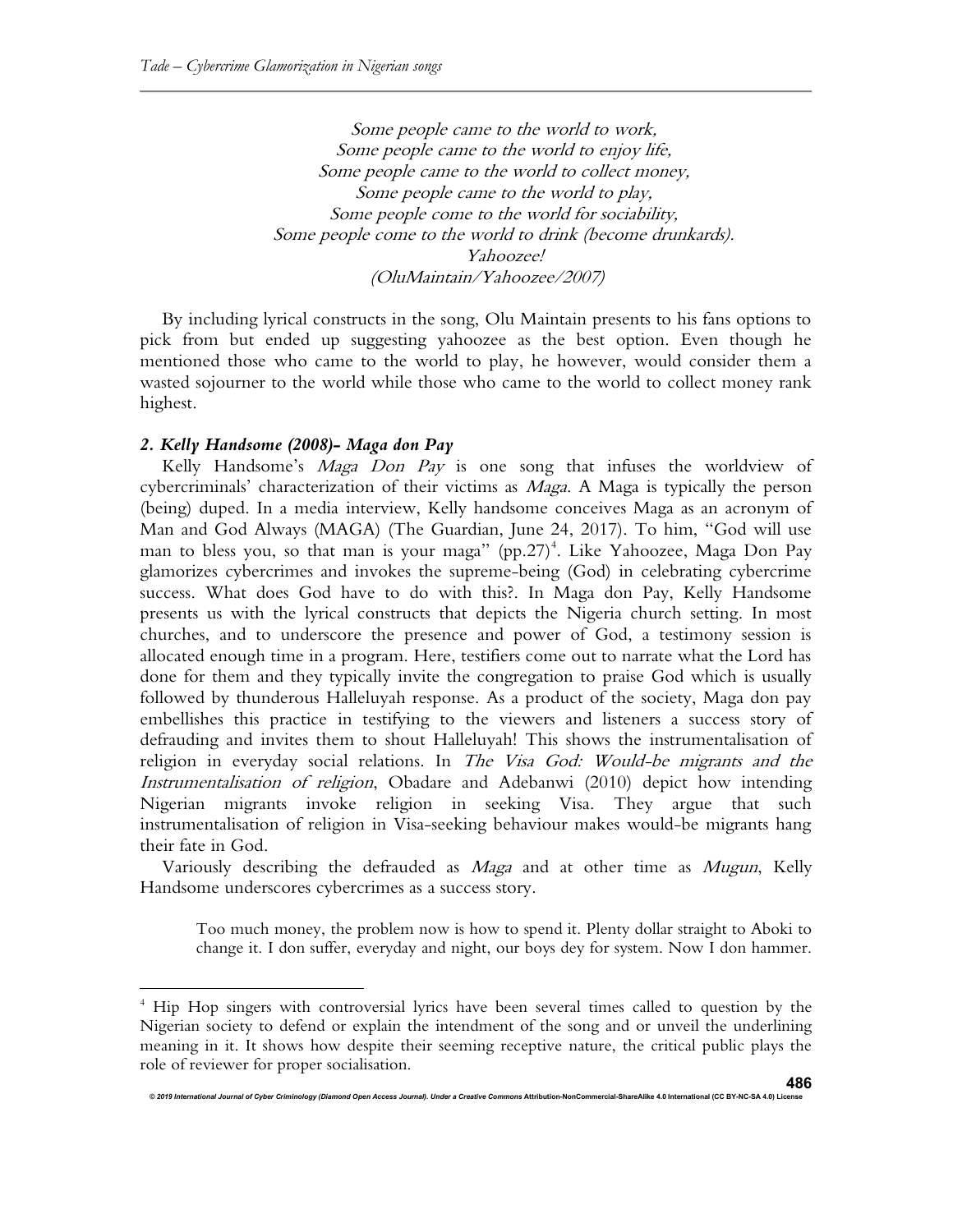

Baba God don bless me, No one can change it. Owo! All of the boys and girls demma like it. Ego! Even the papa and mama dem all of demma want it. Moto! You get them different shape and sizes and colour. Anything you want just name it cos my maga don pay, shout halleluyah. Mugun don pay, shout halleluyah….Moet, champagne, henessy…..too much money! Where are my guys, lets chop some nkwobi. Where are my sexy ladies, let me see you move your bodies. (Kelly Handsome/Maga don Pay/2008)

The lyrics sum the processes of converting received fraud monies to the social organization of its spending. This is because, cybercrime is organized by network of fraudsters and its outcomes are socially spent in the group. 'Maga don pay' like other songs that glamorize cybercrime illustrate why the crime ought to be seen as a job by embedding the narration of the cybercriminal who is presented to be on his computer every day and night surfing the Internet. By doing this, the viewers are to appreciate the amount of effort put into conning. However, the focus is quickly shifted to the success part and the fact that "*baba God don bless me no one can change it*". This resonate the happenings within the Nigerian society where the question of accountability is low and anyone with sudden success and display of wealth is celebrated rather than investigated and queried.

Incorporating this into the lyrics imply that a successful cybercrime effort receives the blessing of God. Since blessing is more important than work as encapsulated in Yahooze's categorization of human beings, no one will be able to change a success story of cybercriminal who has been blessed by 'God'. This shows how religion is imported by deviants to justify their anti-social behavior.

Maga don Pay further shows the centrality of money in the lives of human beings across life phases. This is fore-grounded by showing how boys, girls, fathers and mothers desire money to fund everyday needs. There is therefore an intermediate agency of desire between not having money and having money after enlisting in cybercrimes. Fundamentally, Kelly Handsome brings the three major ethnic groups in Nigeria to the fore in his song. While the Aboki (Hausa) in Nigeria operates Bureau de Change where foreign currencies are exchanged at a higher rate (black market) than the formal banking system, Handsome further introduces money as  $\overline{O}$ wo in Yoruba and  $Ego$  in Igbo languages thereby appealing to a spectrum of audience and viewers. When this is deployed, the song is able to have far reaching penetrative effects and huge followership. In the song, he invites his friends to celebrate with him by eating the Igbo local delicacy Nkwobi while the girls 'move their bodies' to get a share of the proceeds.

## 3. Abolore Adigun (9ice)-Living thing (2016)

Abolore Adigun also known as 9ice is among musicians with huge fan base at home and abroad. Living thing lyrics was rendered in 'coded tunes' utilizing restricted registers of cybercriminals. The song is worth analysing because of the choice of the title 'Living thing'. As a living thing, human beings have insatiable needs which necessitate competing with others, outsmarting competitors and becoming successful. The cybercriminal here is conceived as a 'living thing' with desire to make money by whatever way he/she chooses. It is immaterial as constructed in the song, the manner and modalities used; money is the ultimate aim of all *living thing*. The multifarious utilities of money are what drive the urge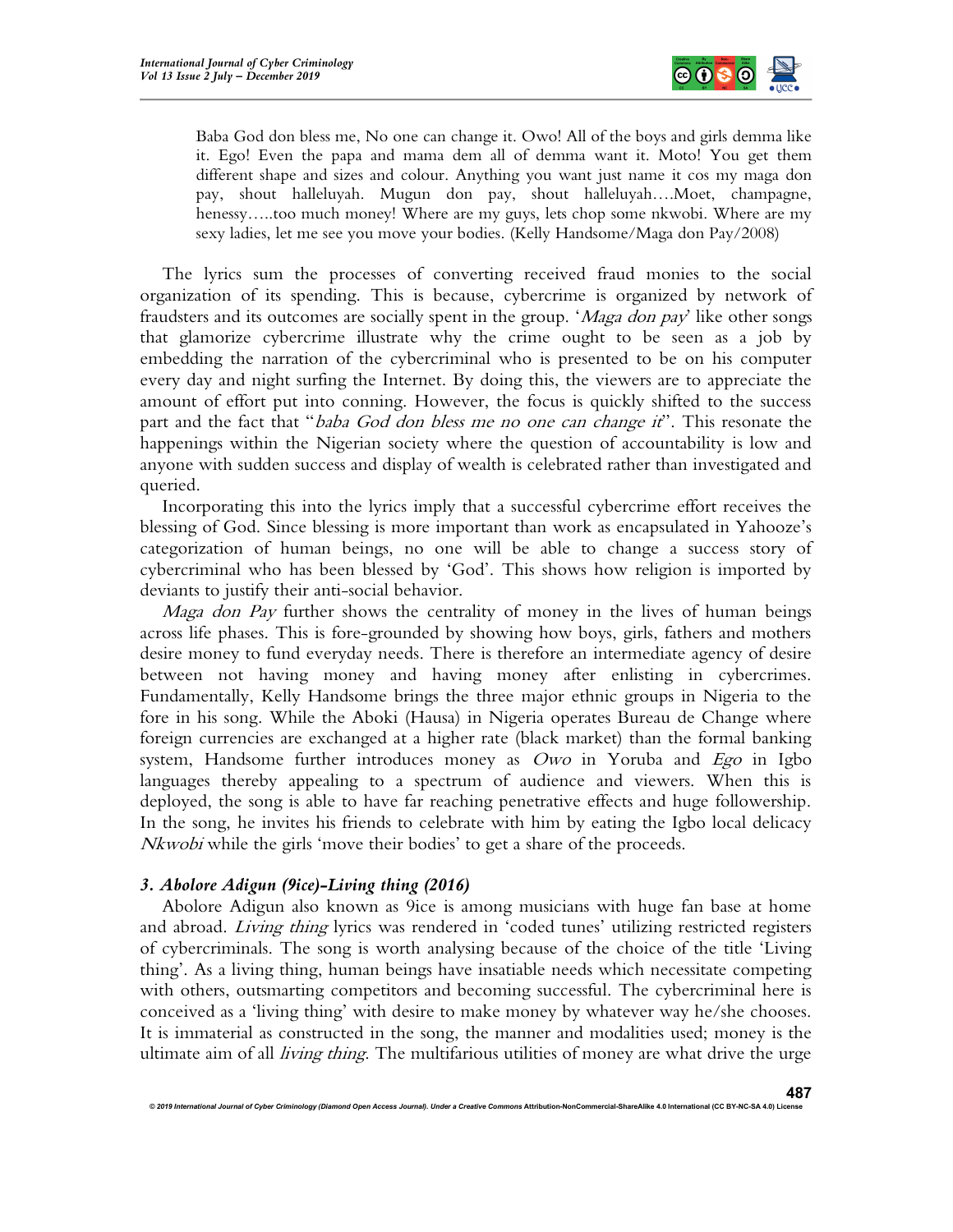by man as a living thing to hustle and make it. The song's opening lyrics emphasized the indispensability of money in doing anything on earth.

'it is only money that can do it' (owo, owo ni kan lole se o, owo, owo, owo, owo ni kan lole se, kudiratu lai owo),

Money here is conceived as the 'doer' or messenger of man; the vehicle deployed in actualizing life goals of a purpose-driven living thing. The purpose-driven being is interested in being at the peak of everything, engage in multiple ventures and to be in control (in charge). The vitality of money in satisfying set goals and standards may also be seen from the socialization process in Yoruba context. The Yoruba notes that owo ni koko (money is vital). By this, it is meant that money mediates man's activities: dressing, eating, marrying, riding cars, accessing good health, attending quality educational institutions, having children and nurturing them. While the Yoruba world view encourages man to work to earn money, this song portrays cybercriminality as work. He neutralises it by stating that duping is not stealing. These views are captured in the following lines:

> As a living thing, I wanna be on top of things, I wanna be doing things, I wanna be controlling things, I wanna be  $\star\star$ tising, Yeh… ki n sa ti l'owo (i just want to have money), Ole lob'omo je (only stealing batters good name), Ki n sa ti l'owo (let me just have money), Wire wire..., Ki n sa ti l'owo (I just want to have money) Money order, Ki n sa ti l'owo (let me just have money), Ole je come and marry Ki n sa ti l'owo, Ah, ah, ah… (let me just have money)

One is curious to see the usage of neutralising construct of distancing cybercrime as a non-criminal practise. This aligns with my analysis of the two previous songs. They labelled cybercrime as work or business and not crime. In *Living thing*, 9ice maintained that having money is all that mattered and not how the money was made. Yet he listed available cybercrime duping strategies to include wire, Money order, and come and marry (love scam).

What follows was the total embrace and endorsement of cybercrime by 9ice. He executed this through affinitive construct like *awon temi* (My own people/person). This possessive construct with cybercriminals is indicative of endorsement of what they do. 9ice drew parallel between those who he calls his own (awon temi) who 'works' throughout the night surfing 'Google' (search engine) that the lazy who sleeps do not know or cannot do. The reward for such 'hard work' of having sleepless night is successful victimisation (defrauding) which comes with money.

© 2019 International Journal of Cyber Criminology (Diamond Open Access Journal). Under a Creative Comr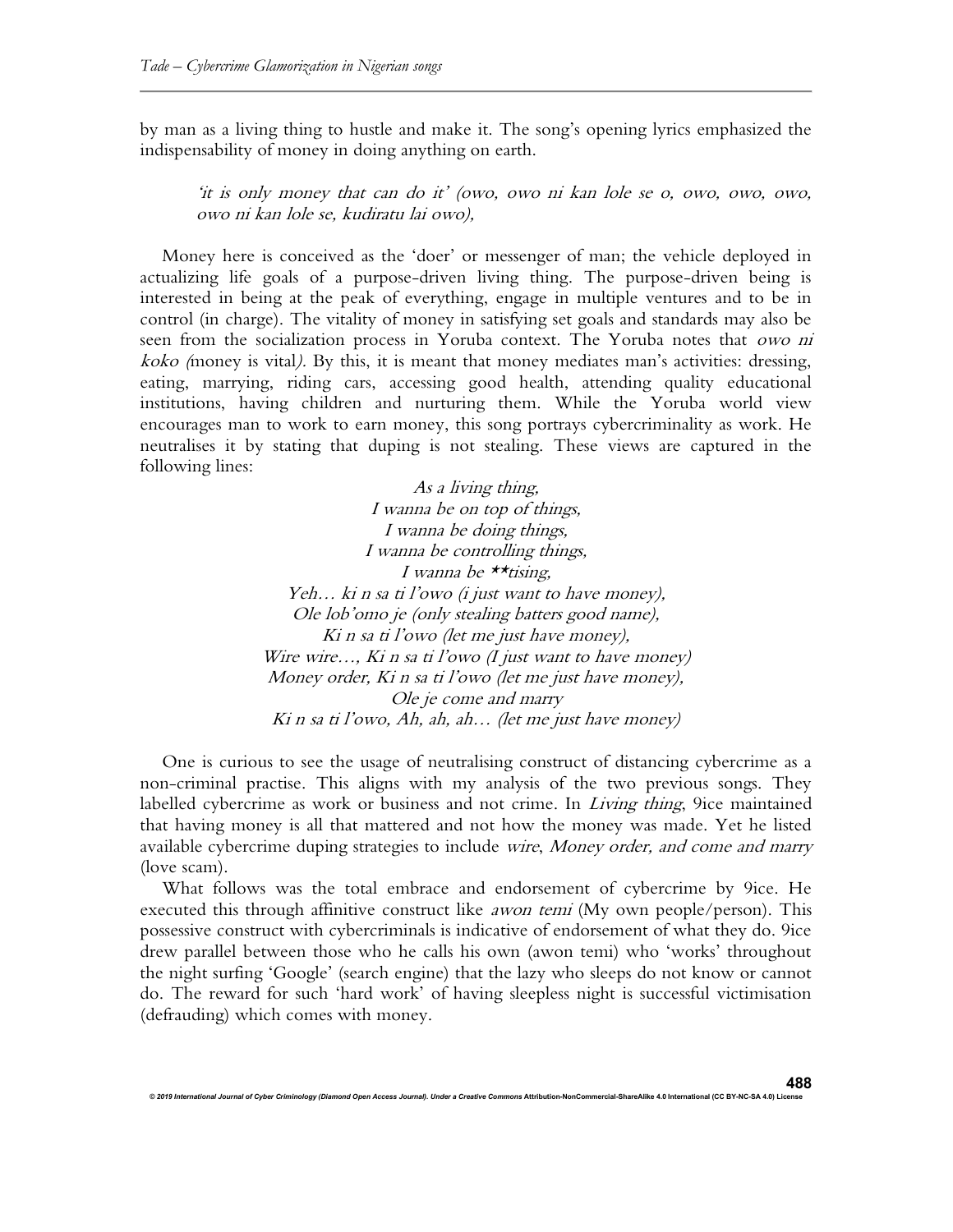

Awon temi sa'se (my own people are working) Won sa'se !! (they are skimming) Won sa'se loru moju (they work all through the night) Won sa'se !! (my people are skimming) Awon temi sa'se (My own people are working) Won cha che!! Lai foju kan'run (without sleeping) Beeni.. (yes) Ole sun, ole lagun (the lazy one is sleeping and sweating) Ole sun, komo google (the lazy one is oblivious of google) Ole sun, ole hanrun (the lazy one sleeps and snores) Ole sun, ole o kaku (the lazy is sleeping and not alert to opportunity) Yeh… Money no dey fall from heaven Se you know ooo God no go come down from heaven You better know ooo (9ice/Living things/2016)

Since there is no food for the indolent, 9ice conceives that only the working persons should 'eat'. By placing cybercriminals at the same pedestal with everyday normative working people, 9ice butchers the essence of following approve means to actualise life goals. He recognises the innovative ability and the unrelenting aggression of cybercriminals as living human beings who make money differently.

Human being, human being, We making money differently, differently. As a human being, human being, Ojo iku lojo isimi (we only rest when we die) Ah aha ah aha… Till date na my pay go, Mo sise mo rere (i have worked and i have gains). Thank God is Friday, Kajeye gbagbe osi ooo…(we enjoy and forget poverty), When you see me coming, Make way, make way, make way. (9ice/Living thing/ $2016$ )

By implication, money can be made legitimately and illegitimately. This is the social fact of life that not all human beings will follow the same path to become rich. While the normative and conforming human being will follow societal channels to greatness, the deviant (cybercriminals) praised in this song deploys different approaches to making money. What is important at the end of the day to 9ice is that irrespective of the path chosen to become 'controller in the affairs of men', one commands the respect of others when people 'make way' at the sight of the living thing. Striving to become a living thing is the desire of cybercriminals while those unable to control things and be enterprising are considered dead beings. It follows therefore that to be counted a living thing, 9ice

© 2019 International Journal of Cyber Criminology (Diamond Open Access Journal). Under a Creative Commons Attribution-NonCommercial-ShareAlike 4.0 International (CC BY-NC-SA 4.0) Licens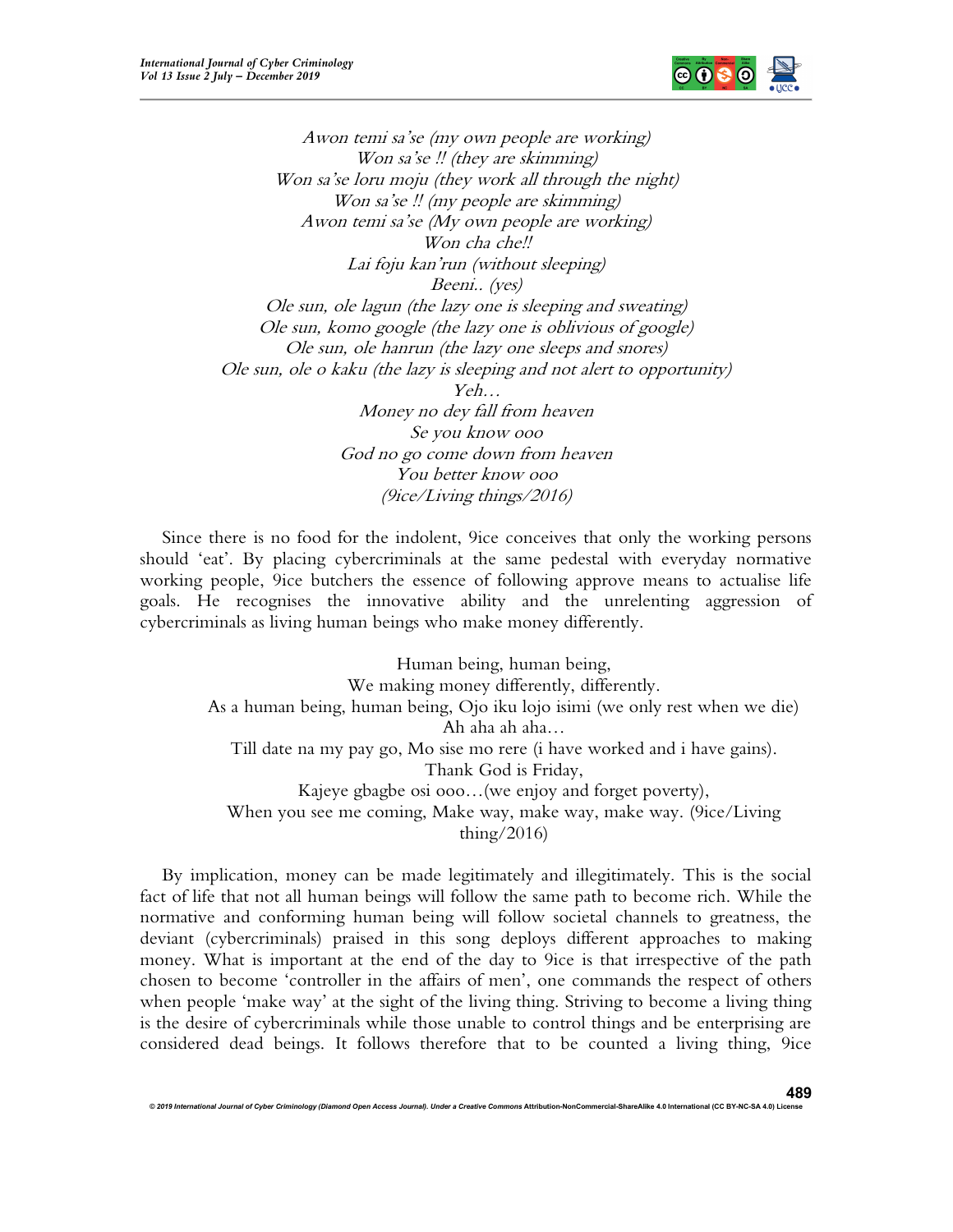preaches alternative money making venture for his fan base albeit through the deviant cybercrime option.

## Policy implications

The study on the glamorisation of cybercrimes by select Nigerian hip-hop songs has unveiled the importance of context in tackling cybercrimes. Music can be functional and dysfunctional to the construction of reality and musicians possess the power to command huge followership into identifying with their worldview on criminal behaviour which cybercrimes have come to symbolise. But as social constructionism explains, hip-hop musicians' identification with cybercrimes through their lyrical construction (externalisation) may impact the internalisation by those who see them as their idols. Hence, when cybercrime is viewed as work and not as crime, viewers, listeners and other followers are bound to embrace cybercrimes as 'work' with implications for individual, and organisational victimisation and negative image for Nigeria. Hence, it is important for Nigeria government, the Economic and Financial Crimes Commission (EFCC) and others to partner with the Nigerian music industry on the need for intellectual materials to embrace cybercrime deglamorisation lyrics and relaying the negative consequences of engaging in cybercriminality.

# Conclusion

In this study, I examined the lyrical construction of purposively selected hip-hop songs in relation to their bare identification and glamorisation of cybercrime. I argue that because of the relatively youthful population and the huge fan-base which Nigerian hiphop singers have, they can enhance our understanding of the cultures sustaining cybercrimes in the country. This is because whatever is portrayed as good by them may be embraced by their followers.

By examining these songs which glamorise cybercrimes in Nigeria, the study contributes to existing knowledge on how musicians' are influential in shaping and moulding peoples' behaviour in a particular direction in relation to the way they construct cybercrimes. By engaging their lyrical constructs I have shown how such bare embrace and visual representations (in videos) can shape post viewing behaviours. It goes to show that with the invocation of the God in *Maga Don Pay*, involvement in cybercrime is neutralised. What it does is the connotation that the fraud is successful because it has the backing of God.

All the songs examined here rationalised the cybercrime alternative and presents same to their followers (listeners and viewers). In doing this, they cleverly and sentimentally utilise the context — that Nigeria economy is bad and that people can detour to the deviant alternative since it is constructed as work and not stealing which is associated with physical harm. To do this in meeting their everyday life makes them a functional Living Thing which is presented in Abolore Adigun's song. Here, the living thing is painted as someone with the desire to get rich in order to be in the control of things and command societal respect. On the flip side is the 'dead being'; although living but inasmuch as he is unable to 'control things', 'be on top of things', 'command respect in the society' he is literally dead. What this study unveils therefore is that, lyrical construction and endorsement of criminal behaviours by musicians play dysfunctional role of wrong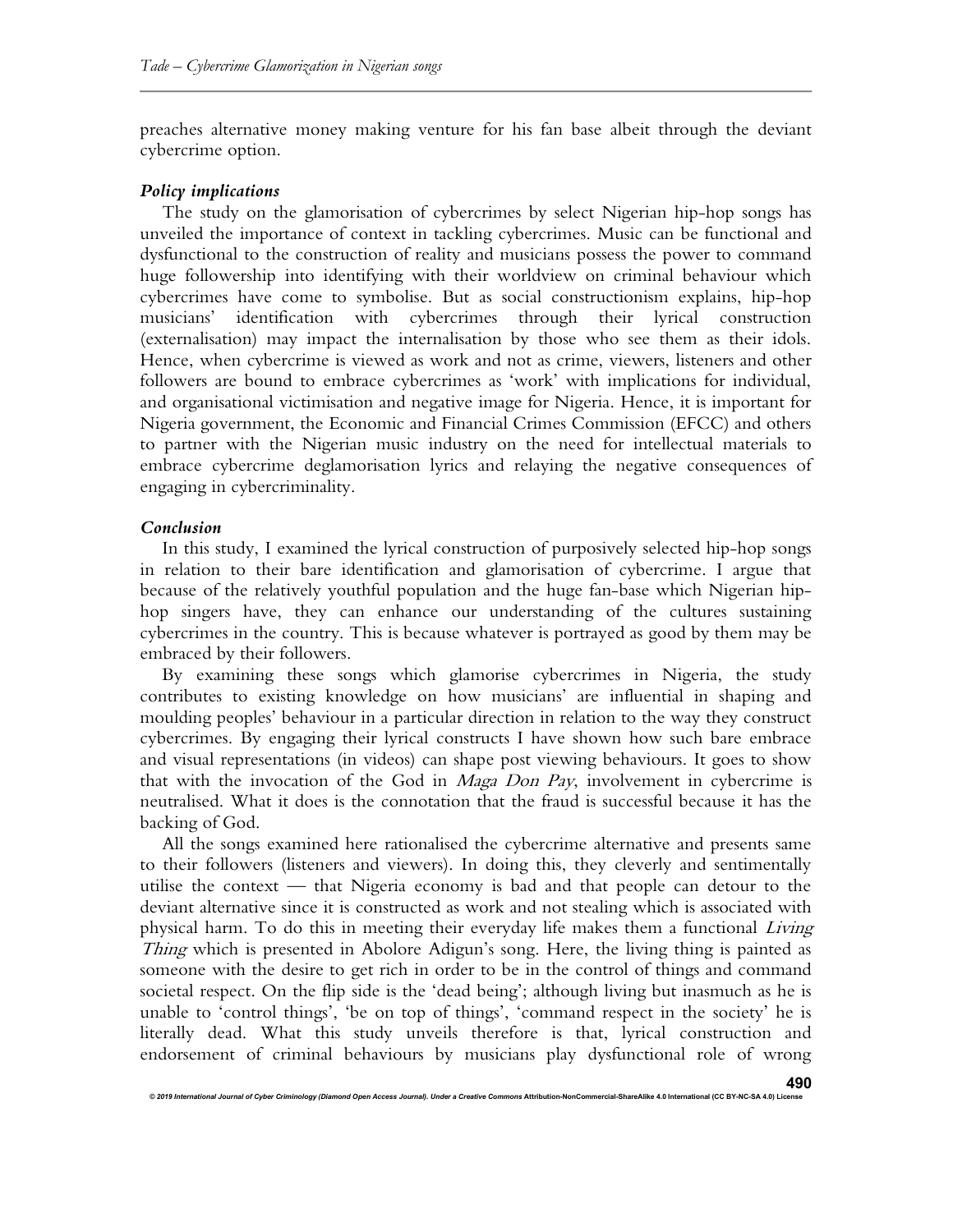

mentoring of the youths. To reduce the negative embrace of cybercrime as a way of life in Nigeria, government anti-fraud agencies must partner with the Nigerian music industry to deglamorise cybercrimes.

# Acknowledgements

The author appreciates the editorial support of Dr Oluwatosin Adeniyi and the insightful comments of the IJCC reviewers.

## References

- Adeniran, A. I. (2008). The internet and emergence of yahoo-boys sub-culture in Nigeria. International Journal of Cyber Criminology, 2(2), 368–381
- Attali, Jacques A (1985). *Noise: the Political Economy of Music*. Trans. Brian Massumi. Minneapolis: U of Minnesota P
- Becky L. Tatum (1999) The link between rap music and youth crime and violence: A review of the literature and issues for future research, The Justice Professional: A Critical Journal of Crime, Law and Society, 11:3, 339-353.
- Berger, P., & Luckmann. T. (1966). The social construction of reality. New York: Doubleday
- Binder, A. (1993) Constructing Racial Rhetoric: Media Depiction of Harm in Heavy Metal and Rap Music. American Sociological Review, 58 (December): 753-767.
- Bogt, T.F.M., Engels, R,C,M,E., Bogers, S., & Kloosterman, M (2010). 'Shake it baby, shake it": Media preferences, sexual attitudes and gender stereotypes among adolescents. Sex Roles, 63, 844-859.
- Falola, T., & Heaten, (2008). A history of Nigeria. Cambridge University Press.
- Halder, D., & Jaishankar, K. (2011): Cyber crime and the Victimization of Women: Laws, Rights, and Regulations. Hershey, PA, USA: IGI Global.
- Henry, S. (2009). social construction of crime In J. Miller (eds). *Criminology a Reference* Book. Thousand Oaks California: Sage.
- Johnson, J., Jackson, L.A., & Gatto, L (1995). Violent attitudes and deferred academic aspirations: Deleterious effects of exposure to rap music. Basic and Applied Social Psychology, 16, 27-41.
- Lazarus. S & Okolorie, Geoffrey U (2019). The bifurcation of the Nigerian Cybercriminals: Narratives of the Economic and Financial Crimes Commission agents. Telematics and Informatics, 40, pp 14-26. doi: 10.1016/j.tele.2019.04.009
- Lazarus. S (2019). Where Is the Money? The Intersectionality of the Spirit World and the Acquisition of Wealth. Religions, 10, pp 1-20. doi:10.3390/rel10030146
- Lemert, E. M. (1967). Human deviance, social problems and social control. Englewood Cliffs, NJ: Prentice Hall.
- Leukfeldt, Rutger & Holt, T.J (2019). The Human Factor in Cybercrime. Routledge: London. doi: 10.4324/9780429460593
- Mahiri, J & Connor, E (2003). Black youth violence has a bad rap. Journal of Social Issues, 59, 121-140.
- Obadare, E & Adebanwi, W (2010) the Visa God: would-be Migrants and The Instrumentalization Of Religion pp,31-48; In Afe Adegame and James Spickard (eds)